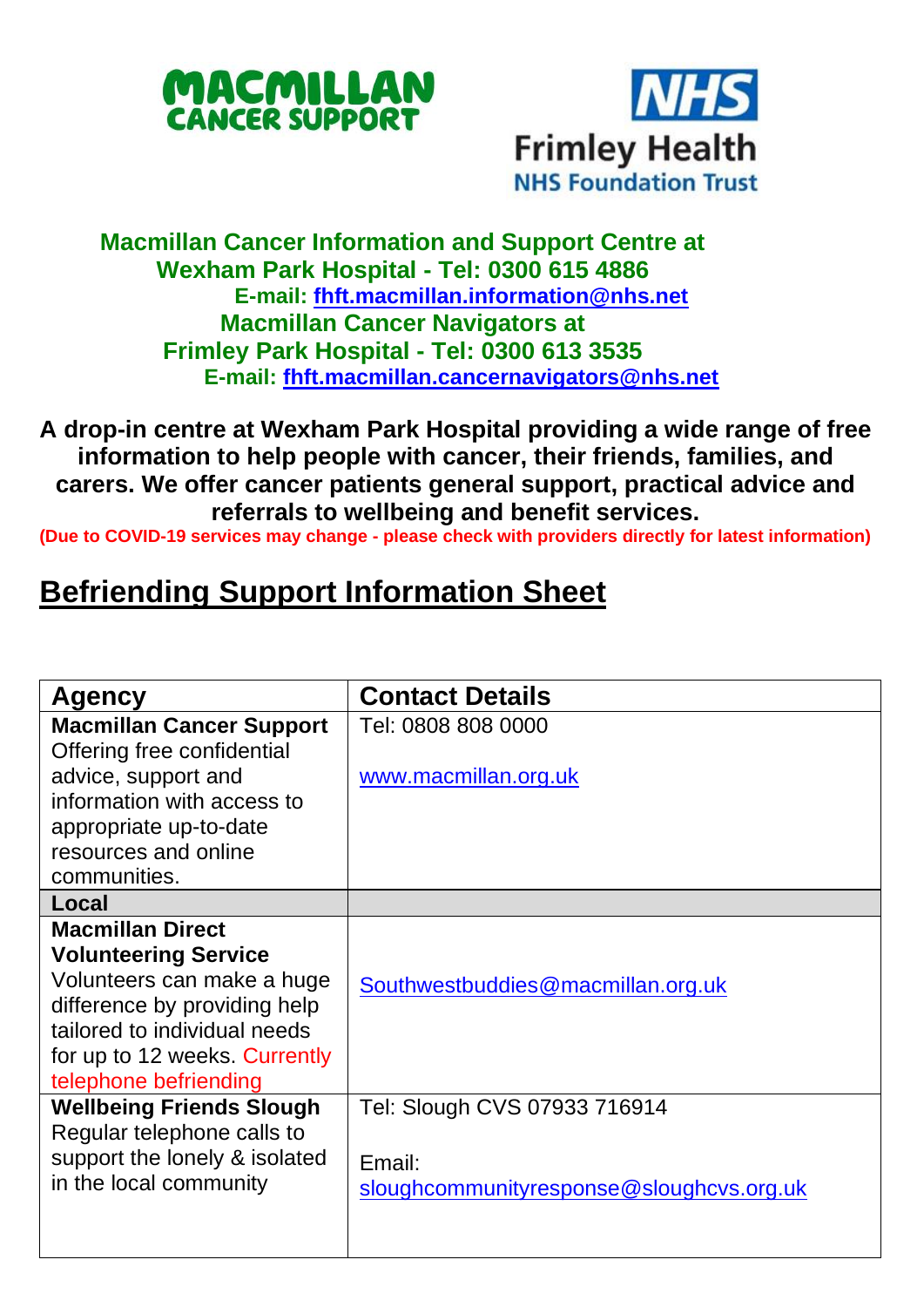| <b>Home-Start Slough</b>                                    | Tel: 01753 572958                                             |
|-------------------------------------------------------------|---------------------------------------------------------------|
| Volunteers offer vital support                              |                                                               |
| and practical help to families                              | Email: office@hsslough.co.uk                                  |
| and children facing                                         |                                                               |
| challenges.                                                 | www.hsslough.co.uk                                            |
|                                                             |                                                               |
| <b>Royal Voluntary Service</b>                              | <b>Slough Good Neighbours:</b>                                |
| Good neighbours help                                        | Tel: 01628 636098                                             |
| counter social isolation and                                |                                                               |
| can act as a pre-emptive                                    | Email: berkshirehub@royalvoluntaryservice.org.uk              |
| step to keep those who are                                  |                                                               |
| vulnerable out of hospital.                                 | www.royalvoluntaryservice.org.uk                              |
|                                                             |                                                               |
|                                                             | Details of other activities near you can be located           |
|                                                             | from the Royal Voluntary Service Website<br><b>Berkshire:</b> |
| Age UK A friendship service                                 | Tel: 0118 959 4242                                            |
| for people age 60+ who feel<br>lonely or isolated and would | Email: info@ageukberkshire.org.uk                             |
| benefit from a regular chat                                 | www.ageukberkshire.org.uk                                     |
| over the phone.                                             |                                                               |
|                                                             | Surrey:                                                       |
|                                                             | Telephone: 01483 503414                                       |
|                                                             | Email: enquiries@ageuksurrey.org.uk                           |
|                                                             | www.ageuk.org.uk/surrey/                                      |
|                                                             |                                                               |
| Age Concern - Volunteers                                    | Slough:                                                       |
| offer visits to older people in                             | Tel: 01753 822890                                             |
| their own homes, providing                                  | Email: info@ageconcernsabe.org,uk                             |
| social contact and support.                                 | www.ageconcernsabe.org.uk                                     |
| Virtual support service                                     |                                                               |
|                                                             | <b>Banstead (Surrey):</b>                                     |
|                                                             | www.ageconcernbanstead.org.uk/index.php                       |
|                                                             | <b>Surrey Heath:</b>                                          |
|                                                             | www.sh-ac.org.uk/                                             |
| <b>AGESPACE</b> - provides links                            |                                                               |
| to services in the Surrey                                   | www.agespace.org/local/surrey/health/befriending-             |
| area.                                                       | services                                                      |
|                                                             |                                                               |
| <b>Side by Side</b>                                         | Tel: 0118 959 6482                                            |
| Helping people get out and                                  |                                                               |
| about with the support of a                                 | Email: sidebyside@alzheimers.org.uk                           |
| volunteer. This might be                                    |                                                               |
| anything from joining a local                               | Side by Side service can be accessed in Surrey                |
| club, to going to the football,                             | through Age UK<br>Tel: 01483 503414                           |
| a cafe or simply a stroll in the<br>park Remote support     |                                                               |
|                                                             | Email: Enquiries@ageuksurrey.org.uk                           |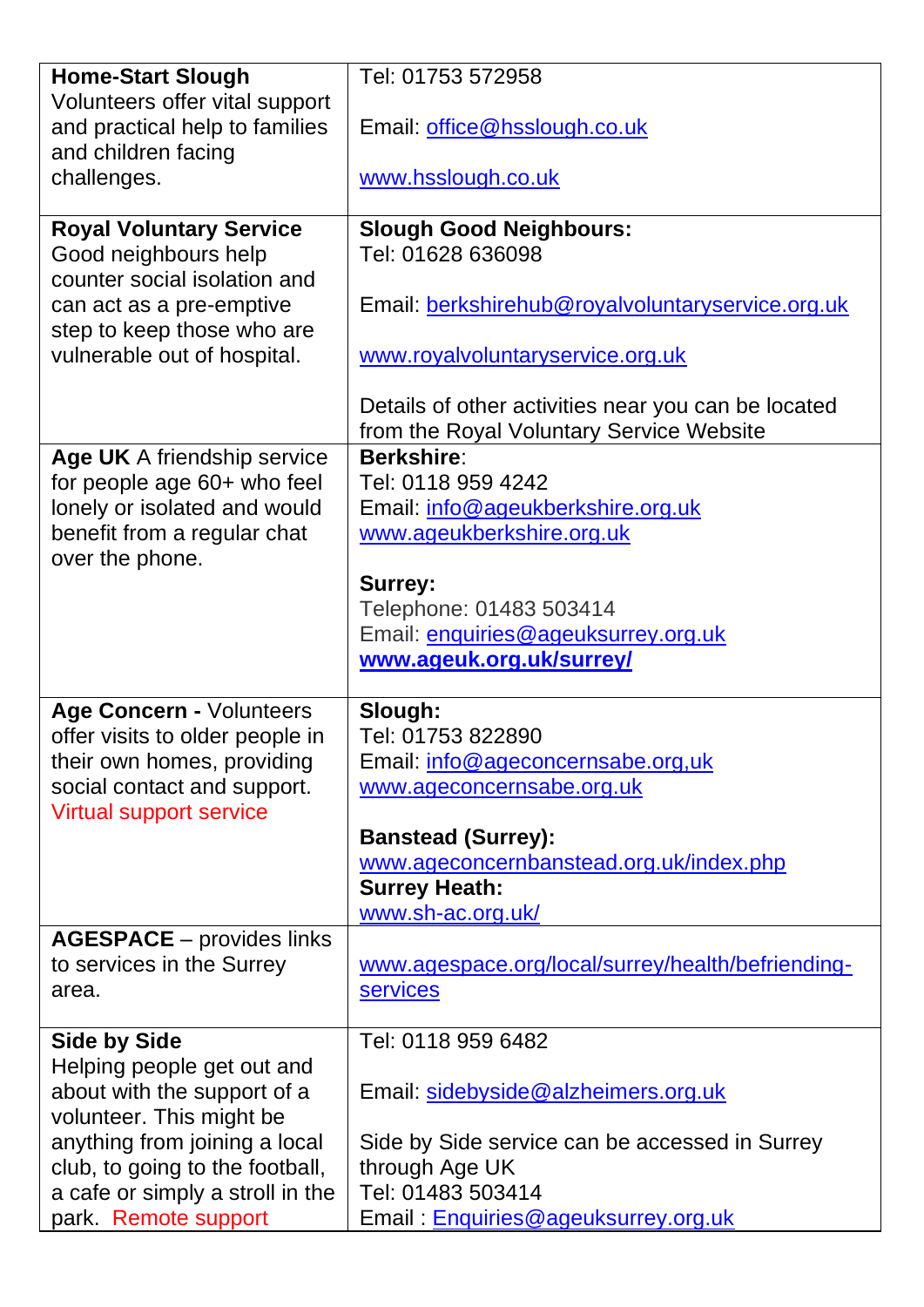| <b>Crossroads Care Slough</b>                                  | Tel: 01753 525796                              |
|----------------------------------------------------------------|------------------------------------------------|
| Providing care and care                                        |                                                |
| related services for people in                                 | www.sloughcrossroads.org.uk                    |
| Slough. Chargeable service                                     |                                                |
| <b>Building Futures Together</b>                               | Tel: 01753 555650                              |
| A free multilingual telephone<br>befriending service in Slough | Email: bftenquiry@gmail.com                    |
| offering support through<br>difficult times.                   | www.sloughfamilyservices.org.uk                |
|                                                                |                                                |
| <b>Volunteer Service Bucks</b>                                 | Tel: 0300 111 1250                             |
| Offering support to help keep                                  |                                                |
| your garden tidy. Can                                          | Email: info@communityimpactbucks.org.uk        |
| include a cuppa and a natter<br>too. Handy helper service,     | www.communityimpactbucks.org.uk                |
| referral form online.                                          |                                                |
| <b>National</b>                                                |                                                |
| <b>British Red Cross</b>                                       | Tel: 0118 935 8239                             |
| Provide short term practical                                   |                                                |
| and emotional support at                                       | Email: <i>ilcrsouthciadmin@redcross.org.uk</i> |
| home to help people regain                                     |                                                |
| their independence.                                            | www.redcross.org.uk                            |
| Corona virus support line<br><b>The Silver Line</b>            | Tel: 0800 4 70 80 90                           |
|                                                                |                                                |
| Supporting older peolple with<br>a befriending service to      | Email: info@thesilverline.org.uk               |
| combat loneliness.                                             |                                                |
|                                                                | www.thesilverline.org.uk                       |
|                                                                |                                                |
| <b>REENGAGE - phone</b>                                        | www.reengage.org.uk/join-a-group/              |
| service and local support                                      | Contact by Webform or national Freephone: 0800 |
| groups. Activities like teas in<br>volunteers houses available | 716543                                         |
| pre-Covid.                                                     |                                                |
|                                                                |                                                |
| <b>Wavelength - Fighting</b><br><b>Loneliness</b>              | Tel: 01708 621101                              |
| WaveLength gives media                                         | Online application form                        |
| technology to lonely people                                    |                                                |
| living in poverty.                                             | www.wavelength.org.uk                          |
| <b>Referral required</b>                                       |                                                |
|                                                                |                                                |